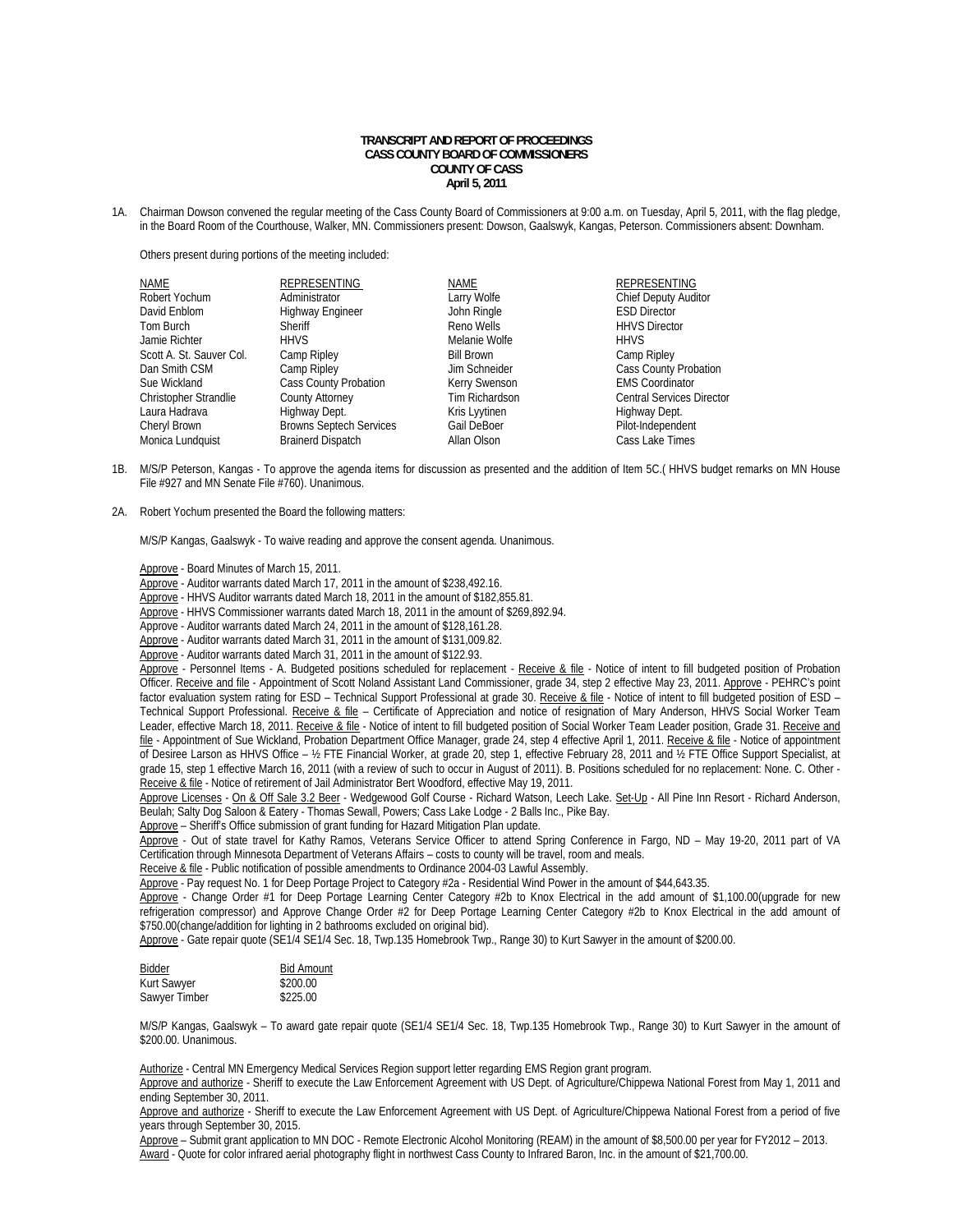| Bidder                 | <b>Bid Amount</b> |
|------------------------|-------------------|
| ProWest and Associates | \$22,200          |
| Infrared Baron, Inc.   | \$21,700          |

M/S/P Kangas, Gaalswyk – To award quote for asbestos/regulated materials inspection to Grinning Bear Roll-Off Service amount of \$250.00 on PIN# 25- 034-3301, PT OF SW SW, SEC 34-138-32, 8342 24<sup>th</sup> St. SW, Backus, MN. Unanimous.

| Name                           | Site 1     | <b>Additional Samples</b>  |
|--------------------------------|------------|----------------------------|
| Grinning Bear Roll-Off Service | \$250.00   | ΝA                         |
| Environmental Troubleshooters  | \$435.00   | $$16.00 - A$               |
| ProSource Technologies, Inc.   | \$1,300.00 | $$8.00 - A / $10.00$ -Lead |

Approve - Request from Widseth Smith & Nolting on behalf of MPCA to place monitoring wells on County Administered Land in Birch Lake Twp. Approve - Resolution No.19-11 FY2011-2012 grant-in-aid assistance for ski trails, snowmobile and ATV Trail (Soo-Line) and approve (CFMS: Contract No. #B54060) in the amount of \$6,300.00 for Soo-Line ATV Trail.

Commissioner Kangas offered Resolution No.19-11 and moved its adoption; Commissioner Gaalswyk seconded:

BE IT RESOLVED, that the Board of Commissioners of Cass County, Minnesota, hereby approve applications for the 2011-2012 grant-in-aid assistance for:

Cass County Ski Trails

|                     | Hiram                 |   | Washburn Lake   |
|---------------------|-----------------------|---|-----------------|
|                     | Goose Lake            | ٠ | Cut Lake        |
| Snowmobile Trails   |                       |   |                 |
|                     | Arctic                | ٠ | Paul Bunyan     |
|                     | Aspen                 | ٠ | Pipeline        |
|                     | <b>Brush Pilots</b>   | ٠ | Snoway 1        |
| ٠                   | Chippewa              | ٠ | Snowsnake       |
|                     | Eagle Country         | ٠ | Soo Line        |
| ٠                   | Heartland             | ٠ | Triville        |
|                     | Hiram                 | ٠ | Winnie Loop     |
|                     | Lost Girl             | ٠ | Wood Lake       |
|                     | Wadena Trail Breakers | ٠ | Rock Lake Trail |
| All-Terrain Vehicle |                       |   |                 |
|                     | Soo Line              |   |                 |

Resolution No. 19-11 was adopted by majority vote: Ayes: Dowson, Gaalswyk, Kangas, Peterson. Nays: None. Absent: Downham.

Approve - Certification of employment of power limited technician Tim Richardson responsible for technology system construction and maintenance pursuant to MN Department of Labor and & Industry standards.

Approve - Assessor's Office Abatements - Steven Mallory - Otter Tail Peninsula, Value Reduction 2010/2011; Steven Tholl - Pillager, Value Reduction 2010/2011; Barry Eidsmoe - Pike Bay, Property Damage 2010; Arthur Reuck - Powers, Property Damage 2010; Paul Odenthal – Pillager, Property Damage 2010.

Approve - Letter of Understanding with Local #49 International Union of Operating Engineers - severance pay participation in Post Employment Health Plan (PEHP).

Receive & file - Local #49 International Union of Operating Engineers change in contribution to the Central Pension Fund.

Receive and file - Cass County HHVS Cash account balance comparison and Child Service Costs.

Approve - Recommendation of the HHVS Advisory Committee to appoint Wilma Griffin as Chairperson for the Cass County Health, Human and Veteran's Services Advisory Committee for one year effective March 28, 2011.

 Approve – Appointment of Bernadette Miller as the representative for Senior Transportation to the Cass County Health, Human and Veteran's Services Advisory Committee, term to be for a period of three years effective March 1, 2011 (assigns prior transportation advisory committee to this committee).

Approve - HHVS 2011 Amendment to the Home and Community-Based Services Contracts effective through December 31, 2011, with: Senior Class Home Care, and Arvig Security Solutions

Approve - HHVS purchase of service agreement with First Step Backus to provide residential treatment programs for people with alcohol and other drug problems from January 1, 2011 through December 31, 2011.

Accept - HHVS CY11 Combined Grants - Children's Mental Health Awards in the amount of \$69,285 with the MN Dept. of Human Services.

Approve - Final pay request for Deep Portage Project to Category #2b – Knox Electric, Inc. in the amount of \$11,350.00.

Approve - Pay request No. 2 for Deep Portage Project to Category #3 – Tony Peterson Const. in the amount of \$7,600.00.

Approve - Final pay request for Deep Portage Project to Category #3 – Tony Peterson Const. in the amount of \$900.00.

 M/S/P Kangas, Gaalswyk – To approve the non-union personnel pay plan for calendar years 2011 and 2012, and further to authorize the County Administrator to implement the same. Unanimous.

2B. Administrator Yochum reported on the March 23-24, 2011 Association of MN Counties (AMC) Legislative Conference. Mr. Yochum summarized discussions with State Representative Larry Howes, State Representative John Persell, and State Senator John Carlson which included: the impact of a State proposed 15% PILT reduction; a request to focus on direct aid reductions to Counties rather than cost shifts such as short term offenders to County jails; a request to extend a sales tax exemption for purchase of radio equipment to comply with Federal standards; a proposal to establish an expedited approach including deadlines for public land trades; a request to support legislation to define common land use variance standards. Mr. Yochum also reported that the AMC members at the conference endorsed the Minnesota Accountable Government Innovation and Collaboration Act (MAGIC Act) which focuses on finding more effective County service delivery systems. Administrator Yochum noted that as of March 31, 2011 there has been 1,350 bills introduced this Legislative Session. No action necessary.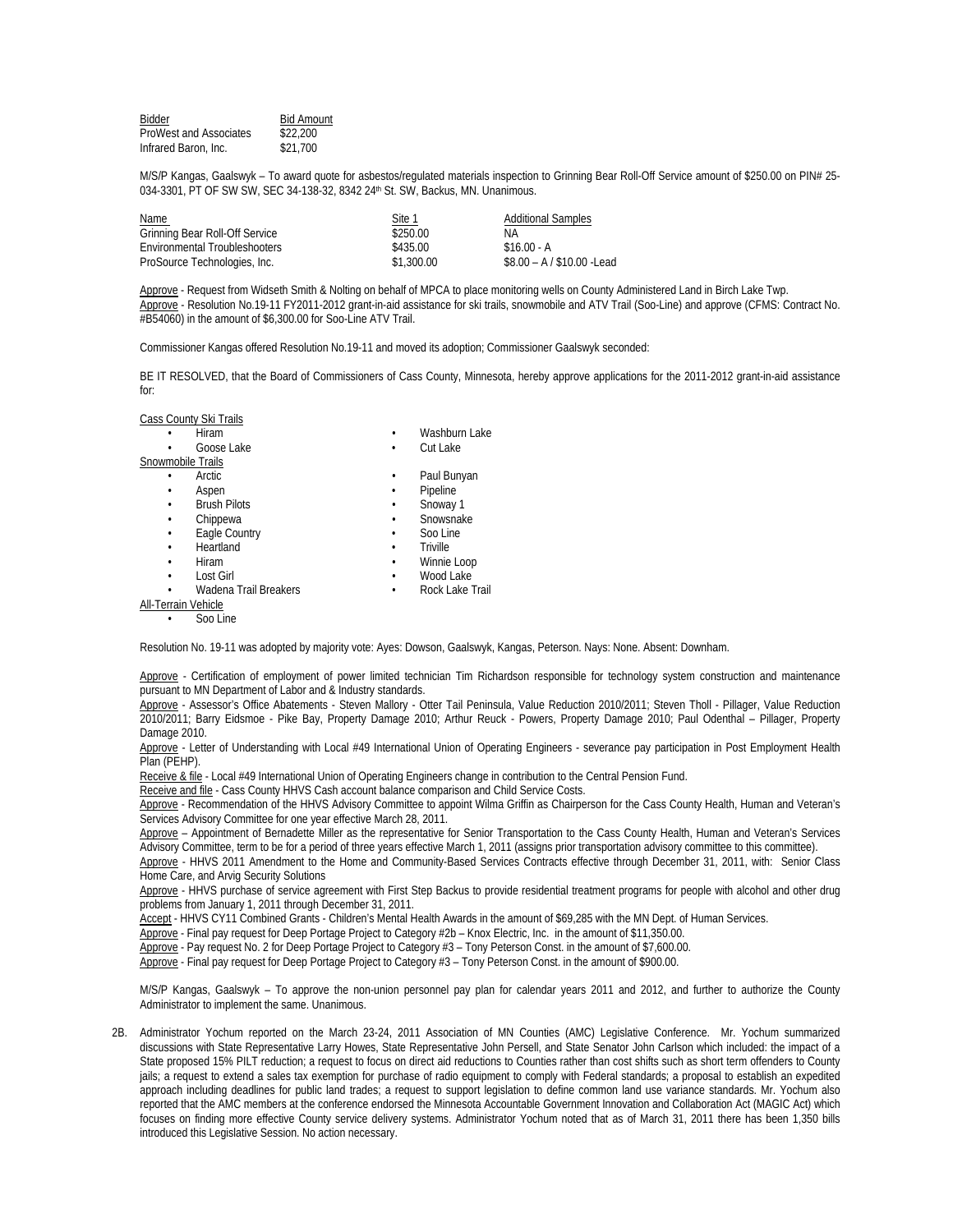2C. Administrator Yochum presented the 12/31/10 South Country Health Alliance (SCHA) Capital Surplus by County. Mr. Yochum reported that March 28, 2011 the SCHA Board approved a capital surplus distribution to Cass County in amount of \$1,072,043 to be paid in five equal payments each September 15 plus interest pursuant to the related joint powers agreement. Administrator Yochum added that Cass County is working with Crow Wing County to confirm the capital surplus amounts.

M/S/P Peterson, Gaalswyk – To receive & file the 12/31/10 South Country Health Alliance (SCHA) Capital Surplus by County report. Unanimous.

3A. Sheriff Tom Burch and EMS Coordinator Kerry Swenson presented a Joint Powers Agreement with the Department of Public Safety, Bureau of Criminal Apprehension that allows utilizing the State criminal justice data communications network for Cass County public safety messages. Sheriff Burch explained the benefits the State system at no cost to Cass County at this time.

Commissioner Kangas offered Resolution No. 20-11 and moved its adoption, Commissioner Gaalswyk seconded:

Resolution Approving State of Minnesota Joint Powers Agreement

WHEREAS, the County of Cass on behalf of its County Attorney and Sheriff desires to enter into a Joint Powers Agreement with the State of Minnesota, Department of Public Safety, Bureau of Criminal Apprehension to use systems and tools available over the State's criminal justice data communications network for which the County is eligible.

WHEREAS, the Joint Powers Agreement further provides the County with the ability to add, modify and delete connectivity, systems and tools over the five year life of the agreement and obligates the County to pay the costs for the network connection.

NOW, THEREFORE, BE IT RESOLVED by the County Board of Cass County, Minnesota as follows:

That the State of Minnesota Joint Powers Agreements by and between the State of Minnesota acting through its Department of Public Safety, Bureau of Criminal Apprehension and the County of on behalf of its County Attorney and Sheriff are hereby approved. Copies of the two Joint Powers Agreements are attached to this Resolution and made a part of it.

That the Sheriff, Tom Burch or his or her successor, is designated the Authorized Representative. The Authorized Representative is also authorized to sign any subsequent amendment or agreement that may be required by the State of Minnesota to maintain the County's connection to the systems and tools offered by the State.

To assist the Authorized Representative with the administration of the agreement, Kerry Swenson, EMS Coordinator is appointed as the Authorized Representative's designee.

That the Sheriff, Tom Burch, or his or her successor, is designated the Authorized Representative for the County Attorney. The Authorized Representative is also authorized to sign any subsequent amendment or agreement that may be required by the State of Minnesota to maintain the County's connection to the systems and tools offered by the State.

To assist the Authorized Representative with the administration of the agreement, Kerry Swenson, EMS Coordinator is appointed as the Authorized Representative's designee.

That Jim Dowson, the Chair of the County of Cass, and Robert H. Yochum, the County Board Clerk, are authorized to sign the State of Minnesota Joint Powers Agreements.

Resolution No. 20-11 was adopted by majority vote: Ayes: Dowson, Gaalswyk, Kangas, Peterson. Nays: None. Absent: Downham.

3B. EMS Coordinator Kerry Swenson requested authorization to execute the 2010 PSIC Control Station Grant in the amount of \$25,440.77 for the acquisition and installation of three 700/800 MHZ trunked radios for the ARMER system. Mr. Swenson presented Resolution No. 21-11 that approves and authorizes the Sheriff or his designee and Board Chairman to execute the Public Safety Interoperable Communication (PSIC) grant.

Commissioner Gaalswyk offered Resolution No. 21-11 and moved its adoption; Commissioner Kangas seconded:

WHEREAS, Cass County has accepted the 2010 PSIC Control Station with MN Public Safety, Emergency Communication Network (Grant Contract Number: #96000000378) in the amount of \$25,440.77.

NOW, THEREFOR BE IT RESOLVED, That the Cass County Board of Commissioners approve and authorize the Cass County Sheriff or his designee and the Chairman of the Cass County Board to execute such documents as are necessary to implement the referenced grant agreement.

Resolution No. 21-11 was adopted by majority vote: Ayes: Dowson, Gaalswyk, Kangas, Peterson. Nays: None. Absent: Downham.

3C. Sheriff Burch reported that due to the retirement of Jail Administrator Bert Woodford effective May 19, 2011 he has reviewed options for administration of the jail. Sheriff Burch requested Board approval to amend the Sheriff's Office Lieutenant job description (grade 34 non-exempt, grade 36 exempt) by adding the Jail Administrator assignment and noted that the change would be funded within the adopted 2011 budget.

M/S/P Kangas, Peterson – To approve amending the Sheriff's Office Lieutenant job description to include the assignments of Shift Commander or Jail Administrator. Unanimous.

4A. Newly appointed Colonel Scott A. St. Sauver, Post Commander of Camp Ripley discussed the military mission and positive economic impact (\$352M/yr) of Camp Ripley. Colonel St. Sauver presented upcoming events scheduled at Camp Ripley from May through September along with the 2011 annual military training schedule. In addition to military training other facility uses include training area law enforcement officers and conservation officers, MnDOT snowplow driver training course, Boy Scout Jamborees, water quality training, and special hunting seasons for deer and wild turkeys. Colonel St.Sauver also updated the Board on the Beyond the Yellow Ribbon Program that creates awareness for the purpose of connecting service members and their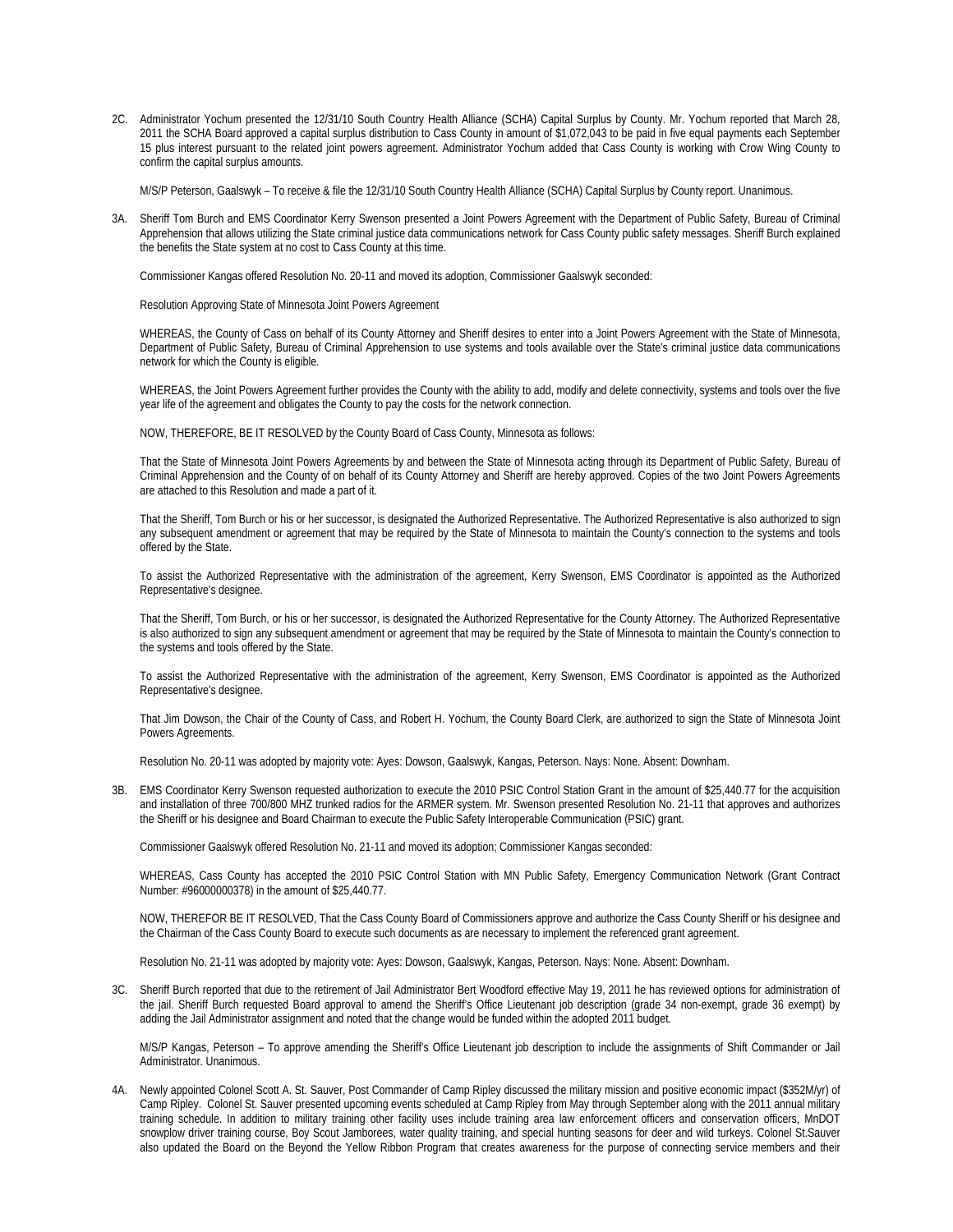families with community support, training, services and resources. HHVS Director Reno Wells added that his department will follow up on the Yellow Ribbon Program.

- Bill Brown explained Camp Ripley's Environmental Program including the conservation program, animal surveys, community outreach, partnerships with MNDNR, MN BWSR, MN State colleges and Universities, the Nature conservancy, local school districts, community interest groups, the Army Compatible Use Buffer accomplishments, and the Prescribed Fire Program. The Board thanked Col. St. Sauver and Mr. Brown for the update.
- 5A. HHVS Director Reno Wells presented the 2010 HHVS Annual Report which included program descriptions and outcomes for each of the unit activities in the Cass County Health, Human, and Veterans Services Department.
- 5B. HHVS Director of Public Health Nursing Jamie Richter reported to the Board that Cass County ranks 85 of 85 MN Counties in health outcomes and 83 of 85 in health factors according to the 2011 County Health Rankings released by the Robert Wood Johnson Foundation and University of Wisconsin Population Health Institute. Ms. Richter summarized the current efforts by Cass County toward improving the health rankings through evidenced based interventions including SHIP (State Health Improvement Program) targeting obesity and tobacco use, the WIC (Women Infant and Children) clinics focus on nutrition, and collaborative partnerships with other groups.
- 5C. HHVS Director of Business Management Melanie Wolfe commented on House File #927 and Senate File #760 the two tax bills going through the MN legislature and possible budget implications to the Cass County HHVS budget.
- 6A. Central Services Director Tim Richardson, County Attorney Chris Strandlie, and Rachelle Fuller from Court Administration requested board approval to relocate the Law Library and provide Court Administration a filing system. County Attorney Chris Strandlie explained that two of the Assistant Attorneys are currently located on the third floor and requested that they move to fourth floor adjacent to other staff. The Law Library would then move from fourth floor adjacent to County Attorney Office to first floor to occupy space vacated by Central Services and Victim/Witness program. The Victim/Witness program would move to first floor space vacated by the Guardian Ad Litem program and Court Administration active records. The Guardian Ad Litem program would move from first floor to third floor to occupy space vacated by Assistant Attorneys. Mr. Strandlie requested Board approval to proceed and accept quote of \$18,435 (plus tax) from Spitzack Builders, Inc.

Rachelle Fuller, Cass County Court Operations Supervisor reported an ongoing need to access original court file documents. Court records have consumed all space available in Court Administration offices and are now stored in other areas including the Guardian Ad Litem Program space. Mr. Richardson suggested that the space formerly used by the historic tax records in the basement of the LEC is now a practical alternative for active file storage and the most efficient storage system would be lateral files. Ms Fuller requested Board approval to proceed with consolidation of Court records in the basement of the LEC and accept a quote not to exceed \$29,000 (plus tax) from Mid America Business Systems to install a lateral file system. Chief Financial Officer Larry Wolfe reported that the source of funds would be General Fund fund balance.

 M/S/P Kangas, Gaalswyk – To approve the Law Library relocation plan and Court Administration record consolidation as presented, and further, to accept related quotes from Spitzack Builders, Inc. not to exceed \$18,435 (plus tax), and from MidAmerica Business Systems not to exceed \$29,000 (plus tax) (source of funds General Fund fund balance). Ayes: Dowson, Gaalswyk, Kangas. Nays: Peterson. Absent: Downham.

7A. ESD Director John Ringle presented quotes for SSTS installation inspections for 2011 newly installed systems. The ESD Department sent out Requests for Proposals to 20 Cass County MPCA certified SSTS Inspectors, and received proposals from seven (7) SSTS Contractors. Mr. Ringle recommended award to the apparent low proposer - Brown's Sep-Tech Services (MPCA Lic. No. 1256) for calendar 2011. Cheryl Brown indicated that providing service on a Countywide basis would not be a problem for Brown's Sep-Tech Services.

2011 SSTS Inspection of Newly Installed System Inspection

| <b>Bidder and Business Name</b>             | <b>Bid Amount</b> |
|---------------------------------------------|-------------------|
| Cheryl Brown - Brown's Sep-Tech Services    | \$70.00           |
| Joni Tulenchick - Self                      | \$74.90           |
| Harry Entwistle - Bowman Management         | \$85.00           |
| Jeanne Kelsey - Self                        | \$124.50          |
| John Fank - Fank's Site Evaluating          | \$125.00          |
| Greg Kossan - Tri-County Septic Inspections | \$150.00          |
| Dan Switzer - Cass County Construction      | \$250.00          |

M/S/P Kangas, Peterson – To approve the 2011 SSTS installation inspection contract with Cheryl Brown - Brown's Sep-Tech Services in the amount of \$70.00 for each inspection properly executed and documented, and further, any promptness complaints related to contract performance be reported to the Board . Unanimous.

7B. Mr. Ringle informed the Board of an opportunity to submit a grant to the Minnesota Pollution Control Agency in the amount of \$28,246 which requires a \$8,246 (25%) county match, to be provided by the existing County ESD Solid Waste budget for related activities. The grant proposes to partner with Crow Wing and Hubbard Counties, the Leech Lake Band of Ojibwe and other local governments. The grant will fund public outreach and community development, technical assistance in the collection and temporary storage of waste electronics and some temporary storage equipment.

M/S/P Gaalswyk, Kangas – To approve submission of a MN Pollution Control Agency grant for countywide electronic waste handling and disposal process that will partner with Crow Wing and Hubbard Counties, the Leech Lake Band of Ojibwe and other local governments in the amount of \$28,246.00 with a local match of \$8,246 and further, Cass County will act as the lead agency for the grant. Unanimous.

7C. Mr. Ringle presented a request from the Cass County Planning Commission to establish a moratorium on Sec. 1104.9 and Sec.1121 of the Cass County Land Use Ordinance to allow a Cass County resort working group to study possible ordinance changes for newly created resorts, private retreats and campgrounds. The working group will be convened over the summer of 2011 for recommendations to the Planning Commission and any proposed changes would be included in the planned Public Hearing by the Planning Commission in the Fall of 2011 with other ordinances revisions previously referred by the Board. A moratorium on County Land Use Ordinance provisions is allowed for up to one year under Minnesota Statute 394.34.